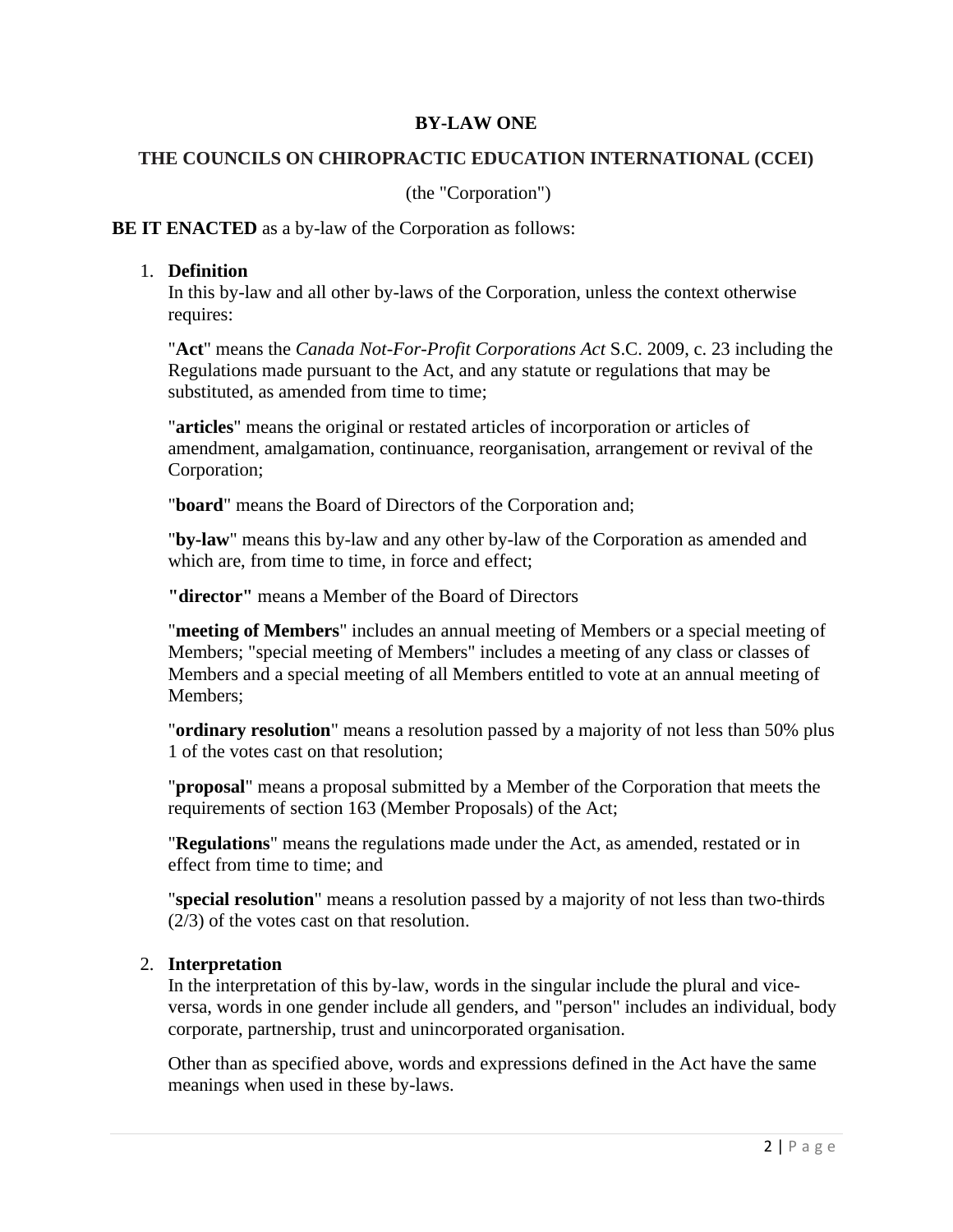# 3. **Vision**

Recognised as the international authority on chiropractic educational programs.

## 4. **Mission**

To define and promote consistent, high quality standards for chiropractic educational programs worldwide.

## 5. **Corporate Seal**

The corporation shall make use of its seal as it determines appropriate in its sole discretion.

## 6. **Execution of Documents**

Deeds, transfers, assignments, contracts, obligations and other instruments in writing requiring execution by the Corporation may be signed by any two (2) of its officers or Directors. In addition, the Board may from time to time direct the manner in which and the person or persons by whom a particular document or type of document shall be executed. Any person authorised to sign any document may affix the corporate seal (if any) to the document. Any signing officer may certify a copy of any instrument, resolution, by-law or other document of the Corporation to be a true copy thereof.

#### 7. **Financial Year**

The financial year end of the Corporation shall be the calendar year end.

## 8. **Banking Arrangements**

Subject to Provision 36, the banking business of the Corporation shall be transacted at such bank, trust company or other firm or corporation carrying on a banking business in Canada or elsewhere as the Board of Directors may designate, appoint or authorise from time to time by resolution. The banking business or any part of it shall be transacted by an officer or officers of the Corporation and/or other persons as the Board of Directors may by resolution from time to time designate, direct or authorise.

#### 9. **Borrowing Powers**

Subject to Provision 36, the Directors of the Corporation may, without authorisation of the Members,

- a. borrow money on the credit of the corporation;
- b. issue, reissue, sell, pledge or hypothecate debt obligations of the corporation;
- c. give a guarantee on behalf and
- d. mortgage, hypothecate, pledge or otherwise create a security interest in all or any property of the corporation, owned or subsequently acquired, to secure any debt obligation of the corporation.

#### 10. **Annual Financial Statements**

The Corporation shall send to the Members a copy of the annual financial statements and other documents referred to in subsection 172(1) (Annual Financial Statements) of the Act or a copy of a publication of the Corporation reproducing the information contained in the documents. Instead of sending the documents, the Corporation may send a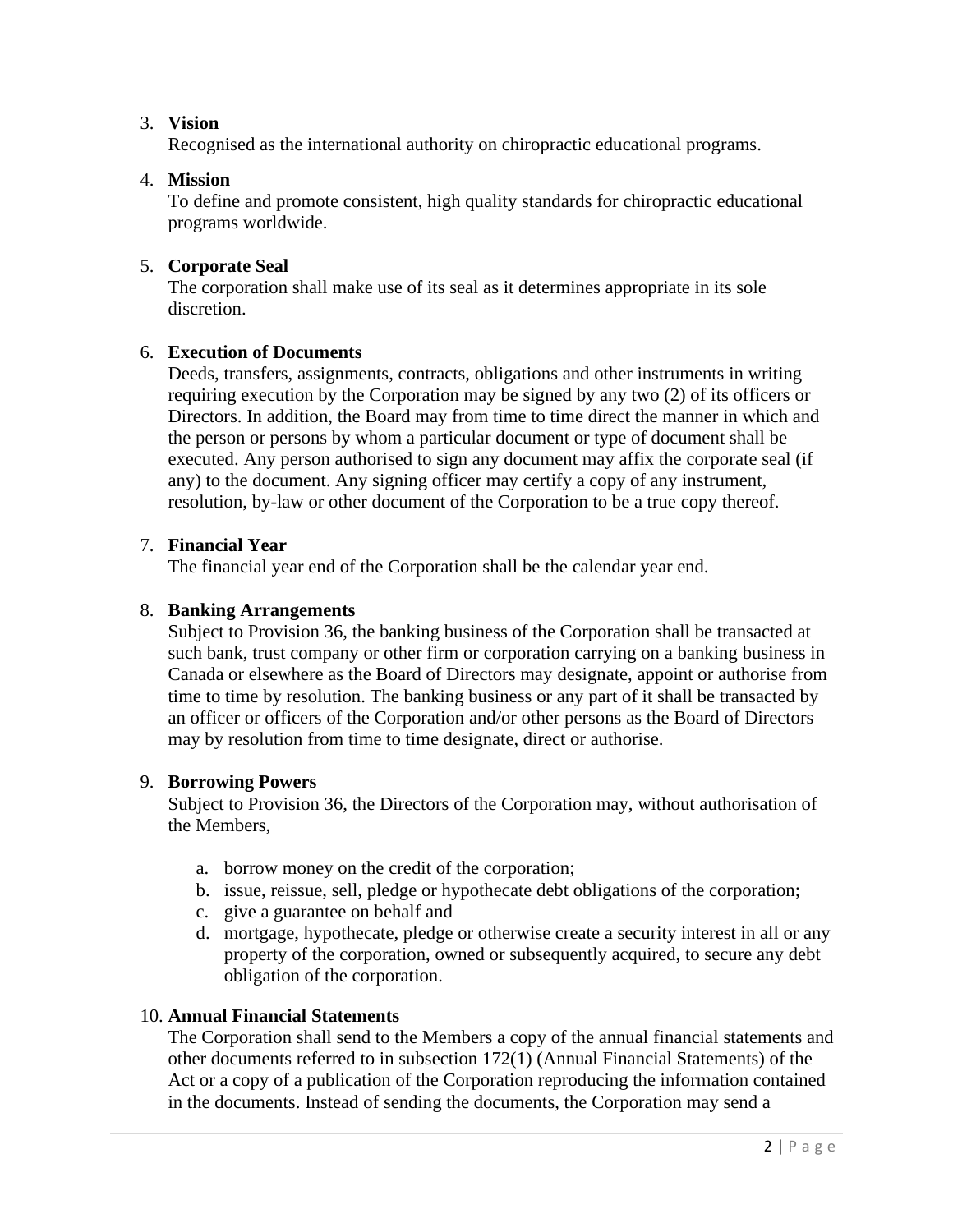summary to each Member along with a notice informing the Member of the procedure for obtaining a copy of the documents themselves free of charge. The Corporation is not required to send the documents or a summary to a Member who, in writing, declines to receive such documents.

## 11. **Recognition and Membership**

12.1. Criteria for Recognition

To be eligible for recognition, an accrediting agency must be:

12.1.1. Organised to assess and make determinations regarding the quality and content of educational programs that graduate entry-level chiropractic practitioners, with standards, competencies and processes equivalent to the CCEI Framework for International Chiropractic Education and Accreditation;

12.1.2. Independent and free from undue influence; of any related, associated, or affiliated trade association or membership organisation

12.1.3. Not-for-profit in its nature and operation;

12.1.4. Structured and staffed in a manner that ensures thorough and rigorous accreditation activities with transparent management of conflicts of interest and without bias or compromise; and,

12.1.5. Fully responsive and provide reasonable assistance to any and all chiropractic educational entities in its region as those entities might seek accreditation services.

12.2. The criteria for membership in CCEI include the criteria for recognition as well as the following:

12.2.1. Recognition by CCEI as an independent, not-for-profit accrediting agency for education of entry level chiropractic practitioners;

12.2.2. Standards that meet or exceed the International Framework for Chiropractic Education and Accreditation established by CCEI;

12.2.3. Alignment with the mission and goals of CCEI; and,

12.2.4. Compliance with all relevant provisions of the CCEI Bylaws and Policies.

12.3. Application for membership is made in writing to the Directors in accordance with established policy.

12.4. Obligations of Members

In addition to any other duties or obligations provided for in these Bylaws, each Member shall: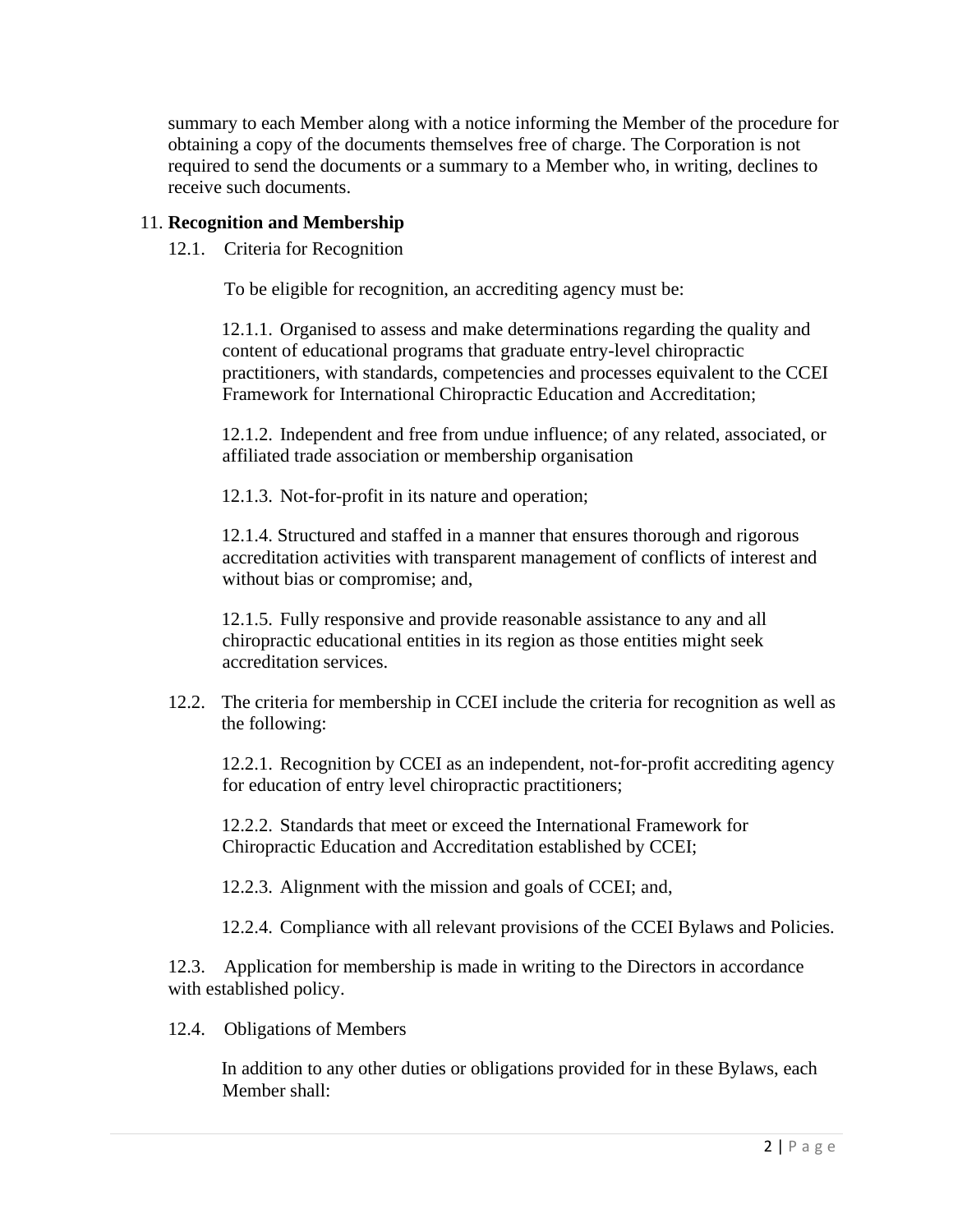12.4.1. Do all in its power to promote knowledge of, and active interest in, the objectives and work of CCEI;

12.4.2. Reply to all inquiries and questionnaires from CCEI as quickly as possible;

12.4.3. Ensure that CCEI is fully informed in a timely manner regarding any events or developments in its region or country as might be of interest to CCEI; and,

12.4.4. Refrain from any activities that could result in a conflict of interest with CCEI Bylaws or Policies, save and except as otherwise required by law.

## 13. **Notice of Members' Meeting**

Notice of the time and place of a meeting of Members shall be given to each Member entitled to vote at the meeting by the following means:

- a. by mail, courier or personal delivery to each Member entitled to vote at the meeting, during a period of 21 to 60 days before the day on which the meeting is to be held; or
- b. by telephonic, electronic or other communication facility to each Member entitled to vote at the meeting, during a period of 21 to 35 days before the day on which the meeting is to be held.

Pursuant to subsection 197(1) (Fundamental Change) of the Act, a special resolution of the Members is required to make any amendment to the by-laws of the Corporation to change the manner of giving notice to Members entitled to vote at a meeting of Members.

# **14. Members Calling a Members' Meeting**

The Board of Directors shall call a special meeting of Members in accordance with Section 167 of the Act, on written requisition of Members carrying not less than 5% of the voting rights. If the Directors do not call a meeting within twenty-one (21) days of receiving the requisition, any Member who signed the requisition may call the meeting.

# **15. Absentee Voting at Members' Meetings**

Pursuant to section 171(1) of the Act, a Member entitled to vote at a meeting of Members may vote by mailed-in ballot or by means of a telephonic, electronic or other communication facility if the Corporation has a system that:

- a. enables the votes to be gathered in a manner that permits their subsequent verification, and
- b. permits the tallied votes to be presented to the Corporation without it being possible for the Corporation to identify how each Member voted.

# **16. Membership Dues**

16.1. Determination of Amount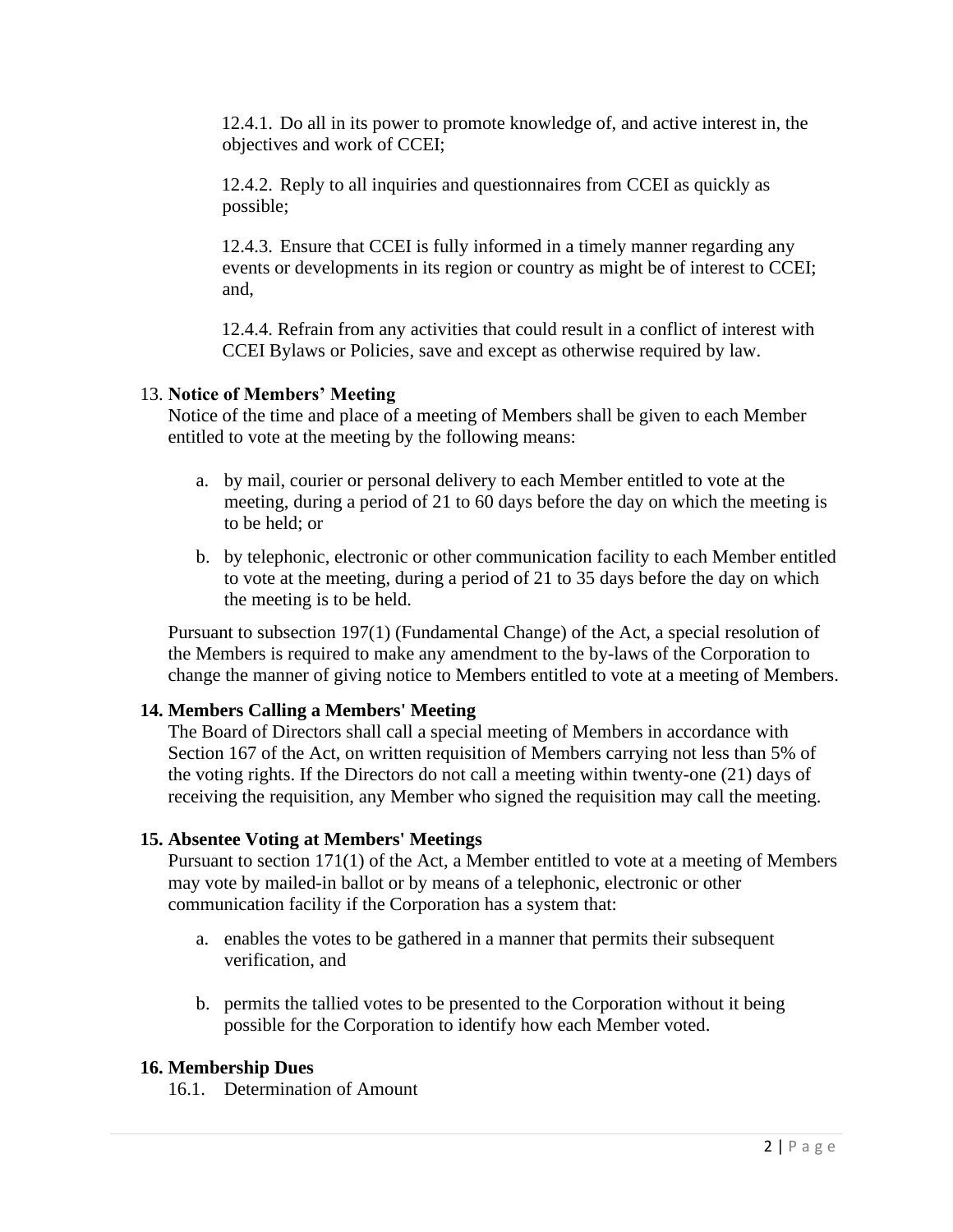Dues are determined by the Board in accordance with approved budgets and are based on equal financial support by all Member agencies.

#### 16.2. Assessment and Due Date

All dues are assessed on an annual basis for each calendar year and are due and payable, in advance, by the end of June in each year.

16.3. Delinquency

Directors representing Member agencies are not permitted to vote at meetings of the Board unless the dues of the Member agency are paid in full prior to the meeting of the Board.

## **17. Termination of Membership**

A membership in the Corporation is terminated when:

- a. a Member fails to maintain any qualifications for membership described in the section on membership conditions of these by-laws;
- b. the Member resigns by delivering a written resignation to the chair of the board of the Corporation in which case such resignation shall be effective on the date specified in the resignation;
- c. the Member is expelled in accordance with any discipline of Member's section or is otherwise terminated in accordance with the articles or by-laws;
- d. the Member's term of membership expires; or
- e. the Corporation is liquidated or dissolved under the Act.

# **18. Effect of Termination of Membership**

Subject to the articles, upon any termination of membership, the rights of the Member, including any rights in the property of the Corporation, automatically cease to exist.

# **19. Discipline of Members**

The board shall have authority to suspend or expel any Member and/or its representative from the Corporation for any one or more of the following grounds:

- a. violating any provision of the articles, by-laws, or written policies of the Corporation;
- b. carrying out any conduct which may be detrimental to the Corporation as determined by the board in its sole discretion;
- c. for any other reason that the board in its sole and absolute discretion considers to be reasonable, having regard to the purpose of the Corporation.

In the event that the board determines that a Member should be expelled or suspended from membership in the Corporation, the president, or such other officer as may be designated by the Board, shall provide twenty (20) days notice of suspension or expulsion to the Member and shall provide reasons for the proposed suspension or expulsion. The Member may make written submissions to the president, or such other officer as may be designated by the Board, in response to the notice received within such twenty (20) day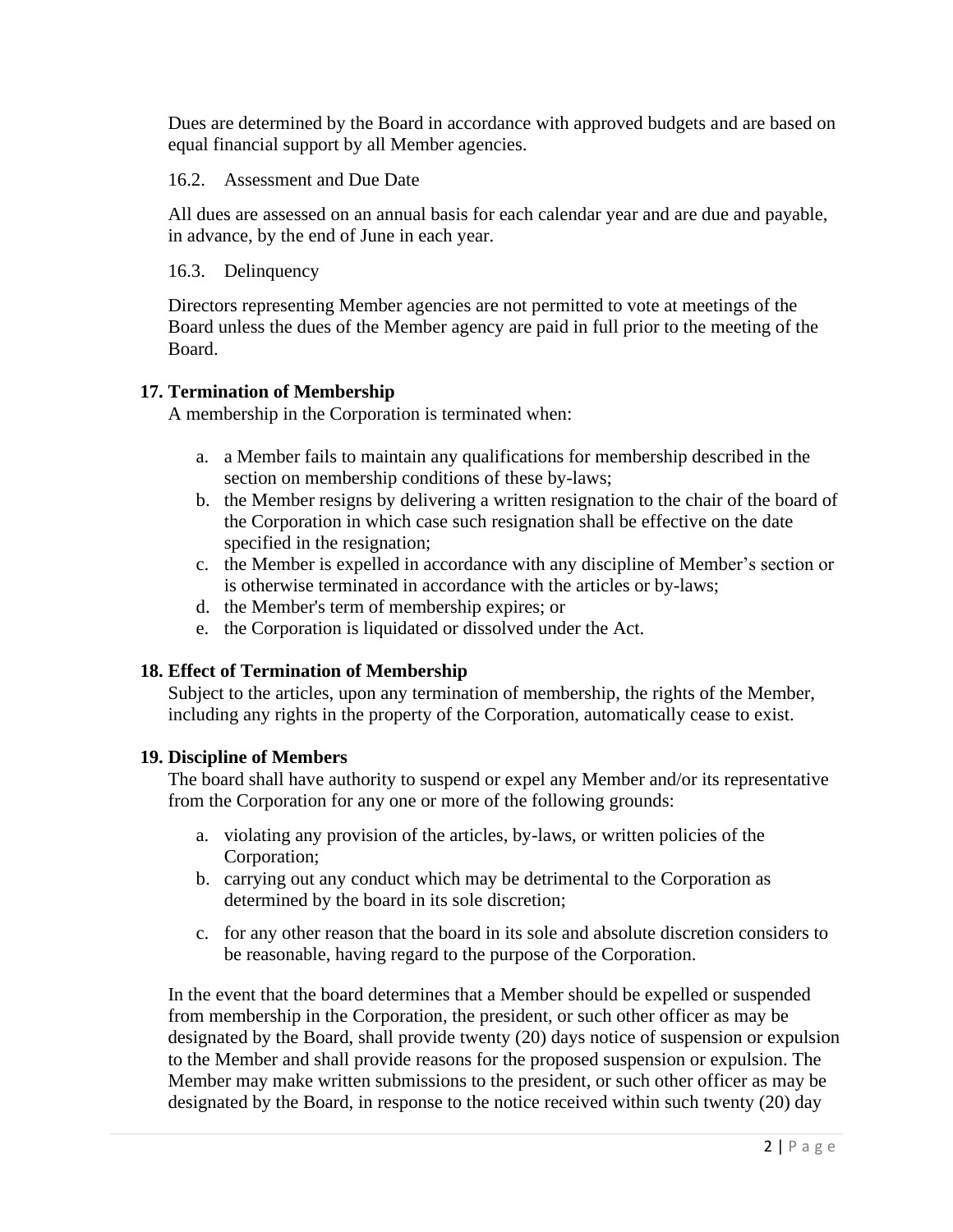period. In the event that no written submissions are received by the president, the president, or such other officer as may be designated by the Board, may proceed to notify the Member that the Member is suspended or expelled from membership in the Corporation. If written submissions are received in accordance with this section, the Board will consider such submissions in arriving at a final decision and shall notify the Member concerning such final decision within a further twenty (20) days from the date of receipt of the submissions. The Board's decision shall be final and binding on the Member, without any further right of appeal.

## **20. Proposals Nominating Directors at Annual Members' Meetings**

Subject to the Regulations under the Act, any proposal may include nominations for the election of Directors if the proposal is signed by not less than 5% of Members entitled to vote at the meeting at which the proposal is to be presented.

## **21. Cost of Publishing Proposals for Annual Members' Meetings**

The Member who submitted the proposal shall pay the cost of including the proposal and any statement in the notice of meeting at which the proposal is to be presented unless otherwise provided by ordinary resolution of the Members present at the meeting.

# **22. Place of Members' Meeting**

Subject to compliance with section 159 (Place of Members' Meetings) of the Act, meetings of the Members may be held at any place within Canada determined by the board or, if all of the Members entitled to vote at such meeting so agree, outside Canada.

#### **23. Persons Entitled to be Present at Members' Meetings**

The only persons entitled to be present at a meeting of Members shall be those entitled to vote at the meeting, the Directors and the public accountant of the Corporation and such other persons who are entitled or required under any provision of the Act, articles or bylaws of the Corporation to be present at the meeting. Any other person may be admitted only on the invitation of the chair of the meeting or by resolution of the Members.

# **24. Chair of Members' Meetings**

The President shall chair the meetings of the Corporation and failing him, the Secretary and failing him one of the other Directors or Officers shall chair the meeting.

# **25. Quorum at Members' Meetings**

A quorum at any meeting of the Members (unless a greater number of Members are required to be present by the Act) shall be 2 active Members entitled to vote at the meeting. If a quorum is present at the opening of a meeting of Members, the Members present may proceed with the business of the meeting even if a quorum is not present throughout the meeting.

#### **26. Votes to Govern at Members' Meetings**

At any meeting of Members every question shall, unless otherwise provided by the articles or by-laws or by the Act, be determined by a majority of the votes cast on the questions. In case of an equality of votes either on a show of hands or on a ballot or on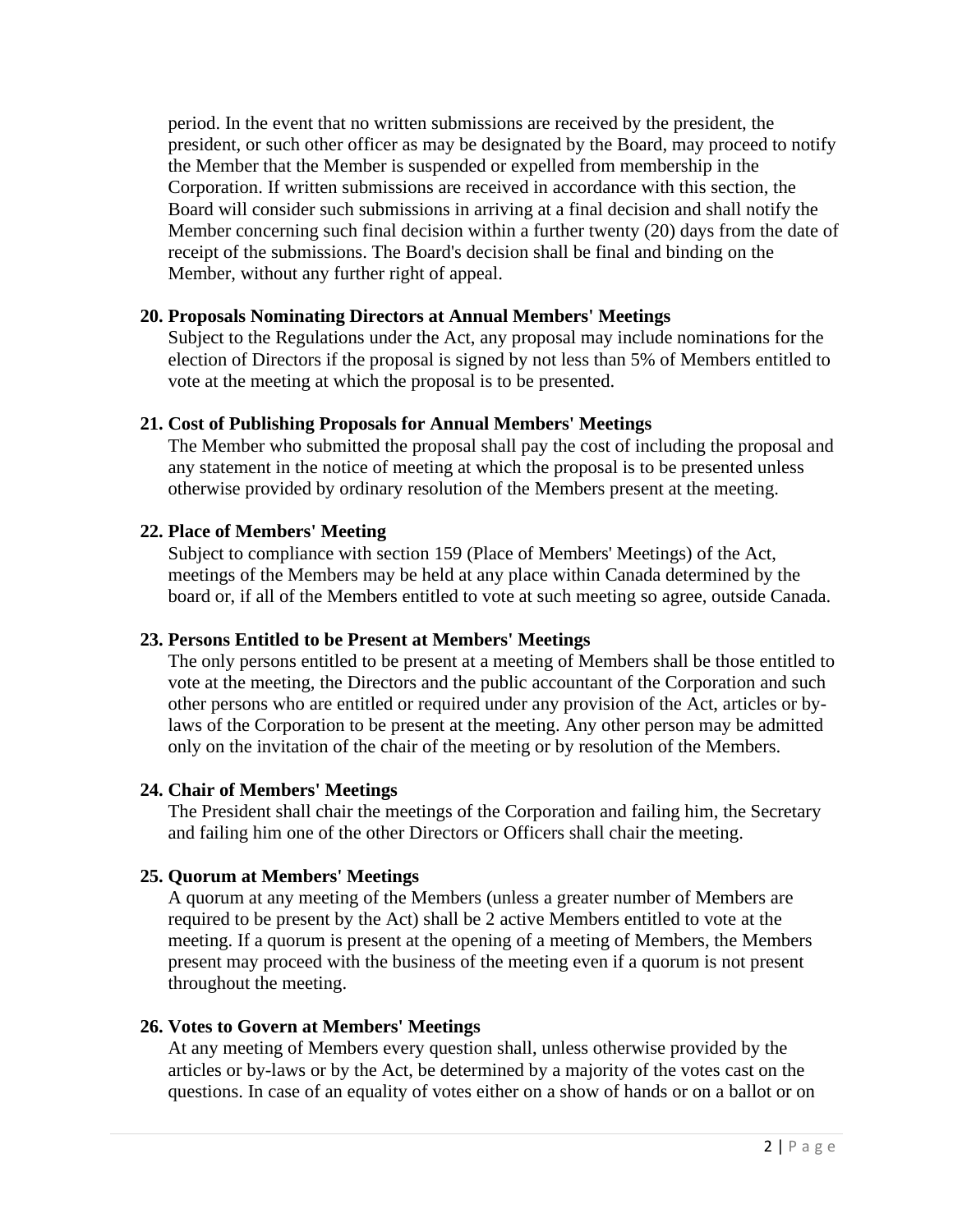the results of electronic voting, the chair of the meeting in addition to an original vote shall have a second or casting vote.

## **27. Participation by Electronic Means at Members' Meetings**

If the Corporation chooses to make available a telephonic, electronic or other communication facility that permits all participants to communicate adequately with each other during a meeting of Members, any person entitled to attend such meeting may participate in the meeting by means of such telephonic, electronic or other communication facility in the manner provided by the Act. A person participating in a meeting by such means is deemed to be present at the meeting. Notwithstanding any other provision of this by-law, any person participating in a meeting of Members pursuant to this section who is entitled to vote at that meeting may vote, in accordance with the Act, by means of any telephonic, electronic or other communication facility that the Corporation has made available for that purpose.

# **28. Members' Meeting Held Entirely by Electronic Means**

If the Directors or Members of the Corporation call a meeting of Members pursuant to the Act, those Directors or Members, as the case may be, may determine that the meeting shall be held, in accordance with the Act and the Regulations, entirely by means of a telephonic, electronic or other communication facility that permits all participants to communicate adequately with each other during the meeting.

## **29. Number of Directors**

The Board shall consist of the number of Directors specified in the articles. If the articles provide for a minimum and maximum number of Directors, the Board shall be comprised of the fixed number of Directors as determined from time to time by the Members by ordinary resolution or, if the ordinary resolution empowers the Directors to determine the number, by resolution of the Board. In the case of a soliciting corporation the minimum number of Directors may not be fewer than five (5), at least two of whom are not officers or employees of the Corporation or its affiliates.

# **30. Term of Office of Directors**

The Directors shall be elected to hold office for a term of two years expiring not later than the close of the next annual meeting of Members following the election.

- 1. The Member agency may appoint a successor to fill any vacancy caused by the death, resignation, or inability to serve of a Director appointed by the agency.
- 2. Termination of the membership of an agency automatically ends the term of any Director appointed by that agency.

# **31. Calling of Meetings of Board of Directors**

Meetings of the Board may be called by the chair of the Board, the vice-chair of the Board or any two (2) Directors at any time; provided that for the first organisation meeting following incorporation, such meeting may be called by any Director or incorporator. If the Corporation has only one Director, that Director may call and constitute a meeting.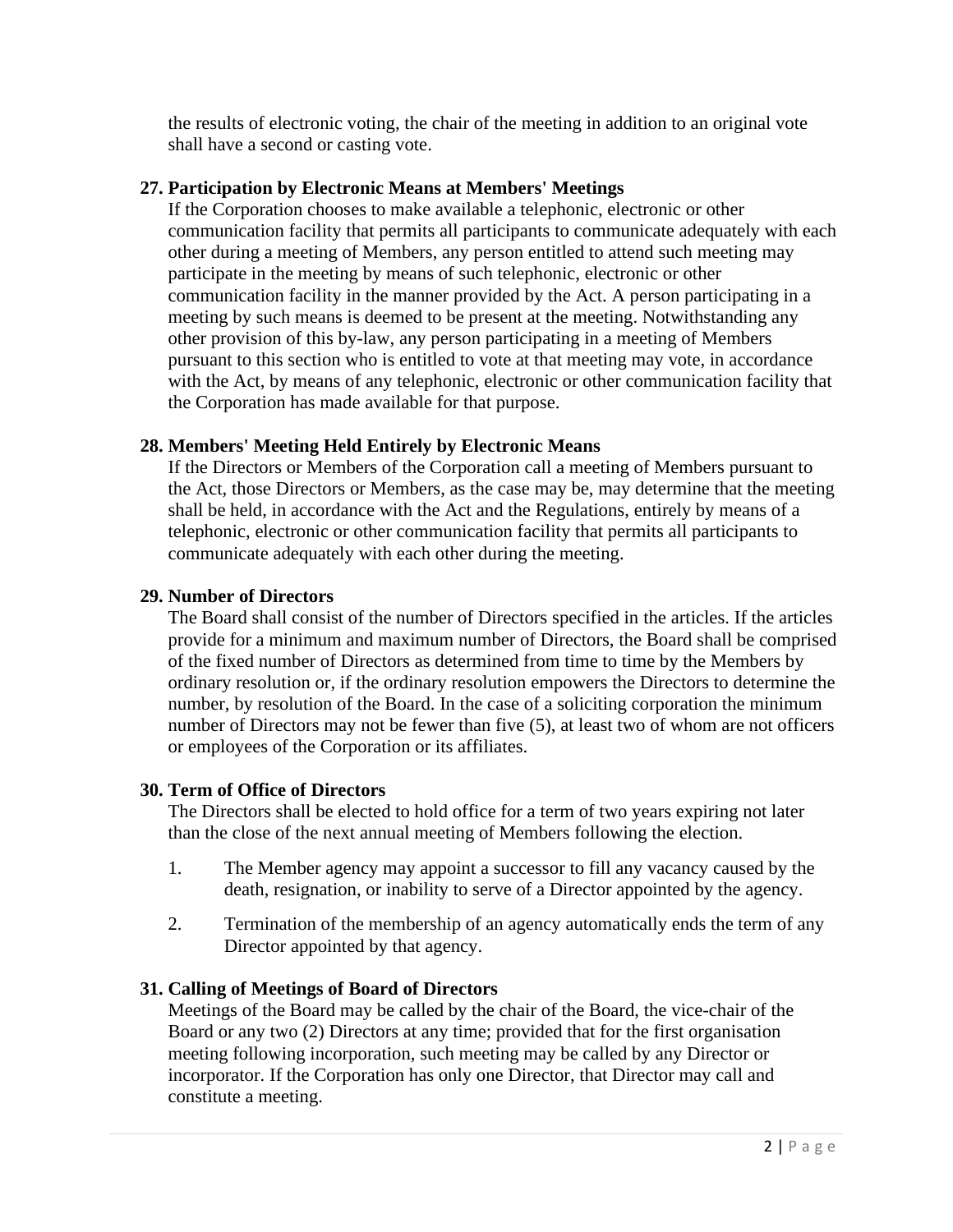#### **32. Notice of Meeting of Board of Directors**

Notice of the time and place for the holding of a meeting of the Board shall be given in the manner provided in the section on giving notice of meeting of Directors of this bylaw to every Director of the Corporation not less than 10 days before the time when the meeting is to be held. Notice of a meeting shall not be necessary if all of the Directors are present, and none objects to the holding of the meeting, or if those absent have waived notice of or have otherwise signified their consent to the holding of such meeting. Notice of an adjourned meeting is not required if the time and place of the adjourned meeting is announced at the original meeting. Unless the by-law otherwise provides, no notice of meeting needs to specify the purpose or the business to be transacted at the meeting except that a notice of meeting of Directors shall specify any matter referred to in subsection 138(2) (Limits on Authority) of the Act that is to be dealt with at the meeting.

# **33. Regular Meetings of the Board of Directors**

The Board may appoint a day or days in any month or months for regular meetings of the Board at a place and hour to be named. A copy of any resolution of the Board fixing the place and time of such regular meetings of the Board shall be sent to each Director forthwith after being passed, but no other notice shall be required for any such regular meeting except if subsection 136(3) (Notice of Meeting) of the Act requires the purpose thereof or the business to be transacted to be specified in the notice.

## **34. Votes to Govern at Meetings of the Board of Directors**

At all meetings of the Board, every question shall be decided by a majority of the votes cast on the question. In case of an equality of votes, the chair of the meeting in addition to an original vote shall have a second or casting vote.

#### **35. Committees of the Board of Directors**

The Board may from time to time appoint any committee or other advisory body, as it deems necessary or appropriate for such purposes and, subject to the Act, with such powers as the Board shall see fit. Any such committee may formulate its own rules of procedure, subject to such regulations or directions as the board may from time to time make. Any committee member may be removed by resolution of the Board of Directors.

#### 1. **The Executive Committee**

The Executive Committee is a standing committee of the Board and comprises one member from each member agency including the President, Vice-President and Secretary/Treasurer

# **36. Appointment of Officers**

The Board elects the President, Vice-President and Secretary/Treasurer from among its members to form the Executive Committee. They are elected for a term of one (1) year and are eligible for re- election for up to two (2) additional years in each office. No person may serve in an office for more than three years.

#### **37. Executive Committee Functions**

The President, Vice President and Secretary/Treasurer serve as elected officers of the Directors. The Executive Secretary serves as a non-voting, ex officio officer, who is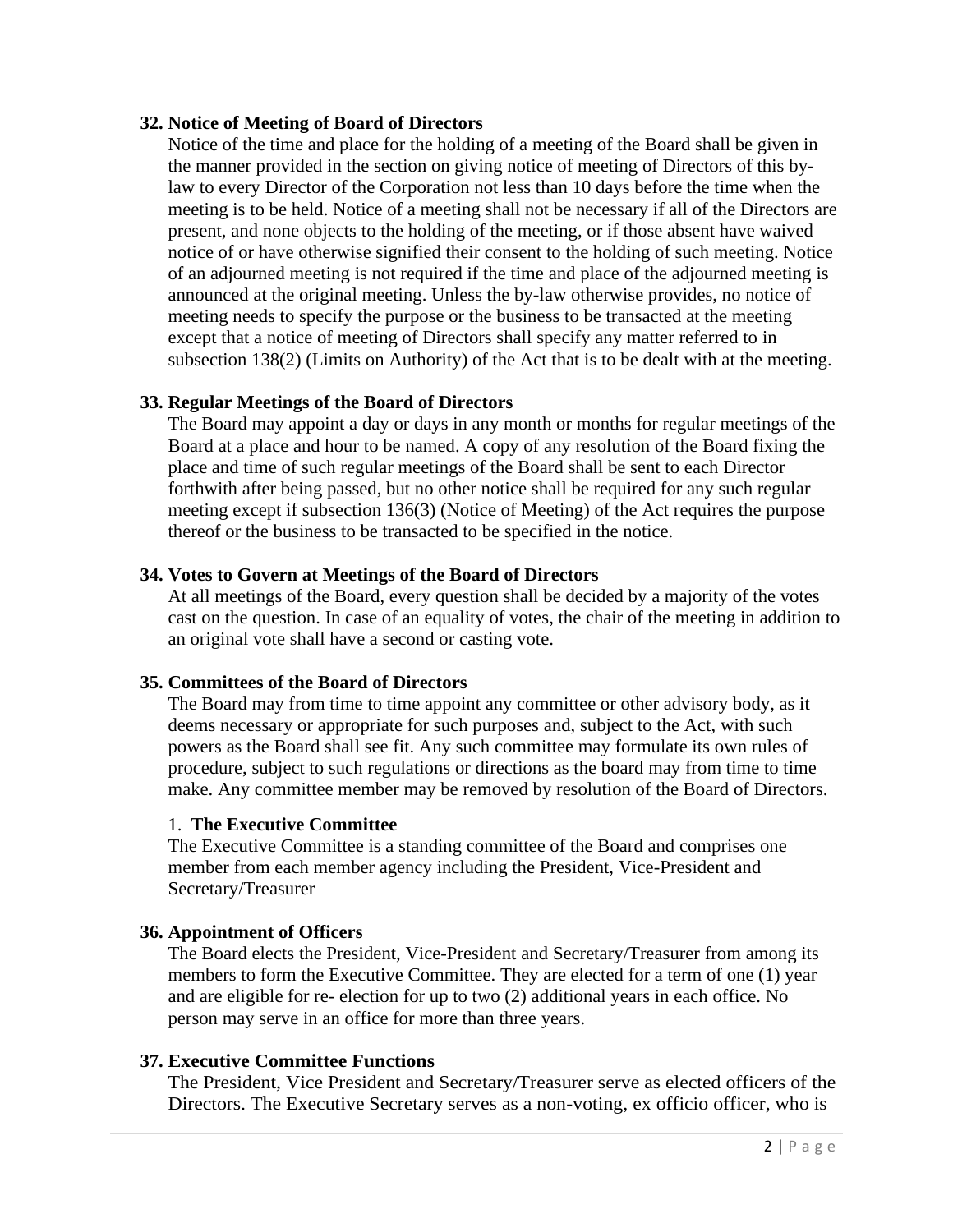appointed by the Board. The Officers shall have and may exercise all the powers of the Board during the interim period between meetings of the Board, except that the Officers shall not have the power to amend the CCEI Articles of Incorporation, Bylaws, Policies and/or International Chiropractic Accreditation Standards, Competencies and Procedures or make any membership decisions. In matters other than employment, the Officers shall not enter into contracts in excess of \$10,000 without the approval of the Board, except for contracts involving investment of CCEI funds, in keeping with an approved investment policy. The Officers have no authority to execute disbursements of greater than \$2,500 other than for employment. During the interim period between Council meetings, the Officers may delegate certain powers to other Committees, Board Members or Officers. The Officers shall not incur indebtedness without the approval of the Board.

37.1. In the event of the death, inability or resignation of an Officer during a term of office, the Directors shall make such appointment or other provision as they may deem expedient for the discharge of the duties of that office.

37.2. Duties and Responsibilities of the President

a. The President of the CCEI presides at all meetings of the Directors.

b. The President of the CCEI is the official spokesperson.

The board may designate the offices of the Corporation, appoint Officers on an annual or more frequent basis, specify their duties and, subject to the Act, delegate to such officers the power to manage the affairs of the Corporation. A Director may be appointed to any office of the Corporation. An Officer may, but need not be, a Director unless these bylaws otherwise provide. Two or more offices may be held by the same person.

# **38. Board**

# 38.1. **Board Composition**

Each Member agency may nominate two Directors to the Board. Such nominees are subject to the Canadian government legal requirements for directors of non-profit corporations. Each Director has one vote. The Executive Secretary is a non-voting Member of the Board. Each Board Member must declare any real or potential conflicts of interest.

# 38.2. **Quorum of the Board**

The presence in person of at least 50% of Directors representing not less than two-thirds of the Member agencies entitled to vote is necessary to constitute a quorum for the transaction of business.

# 38.3. **Presiding Officer**

The President, or in his/her absence the Vice-President, presides at all meetings of the Board. In the case of absence of both officers, the Board may appoint a presiding officer from among the Directors present.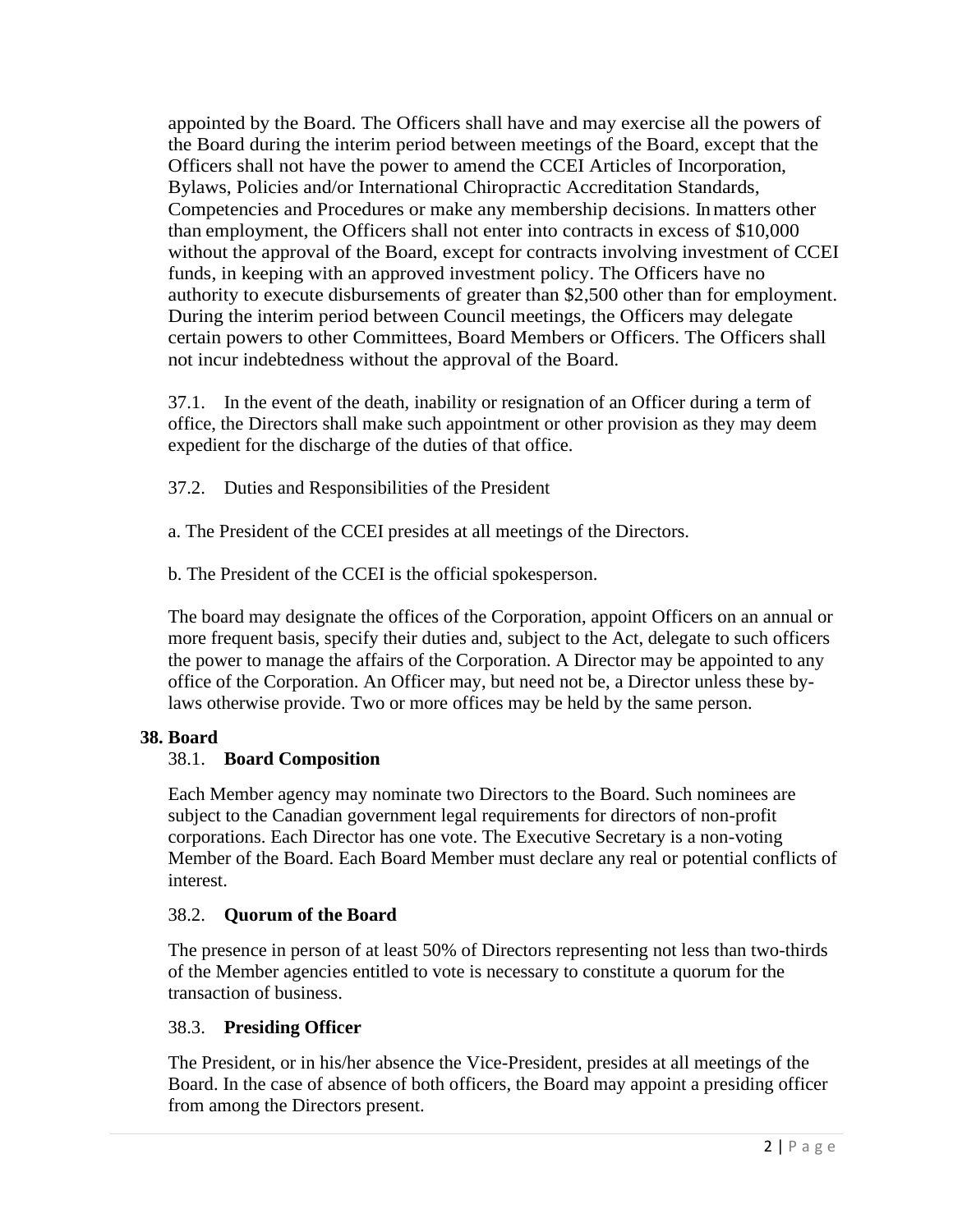# 38.4 **Vacancy in Office**

In the absence of a written agreement to the contrary, the board may remove, whether for cause or without cause, any Officer of the Corporation. Unless so removed, an officer shall hold office until the earlier of:

- a. the Officer's successor being appointed,
- b. the Officer's resignation,
- c. such Officer ceasing to be a Director (if a necessary qualification of appointment) or
- d. such Officer's death.

If the office of any Officer of the Corporation shall be or become vacant, the Directors may, by resolution, appoint a person to fill such vacancy.

# **39. Executive Secretary**

The Executive Secretary is retained by the Board and performs such duties as prescribed by the Board in accordance with CCEI policy. The Executive Secretary provides for the receipt of all monies payable to the CCEI, and makes payments based on proper invoices in accord with the annual budget as approved by the Board of Directors. The Executive Secretary provides for keeping and maintaining the accounts of the CCEI, submits a full and proper record of accounting to the Board at each of its meetings, and performs other duties as listed in policy. The Executive Secretary seeks approval for disbursement of funds in excess of \$1,500.00.

# **40. Method of Giving Any Notice**

Any notice (which term includes any communication or document), other than notice of a meeting of Members or a meeting of the board of Directors, to be given (which term includes sent, delivered or served) pursuant to the Act, the articles, the by-laws or otherwise to a Member, Director, Officer or member of a committee of the Board or to the public accountant shall be sufficiently given:

- a. if delivered personally to the person to whom it is to be given or if delivered to such person's address as shown in the records of the Corporation or in the case of notice to a Director to the latest address as shown in the last notice that was sent by the Corporation in accordance with section 128 (Notice of Directors) or 134 (Notice of change of Directors);
- b. if mailed to such person at such person's recorded address by prepaid ordinary or air mail;
- c. if sent to such person by telephonic, electronic or other communication facility at such person's recorded address for that purpose; or
- d. if provided in the form of an electronic document in accordance with Part 17 of the Act.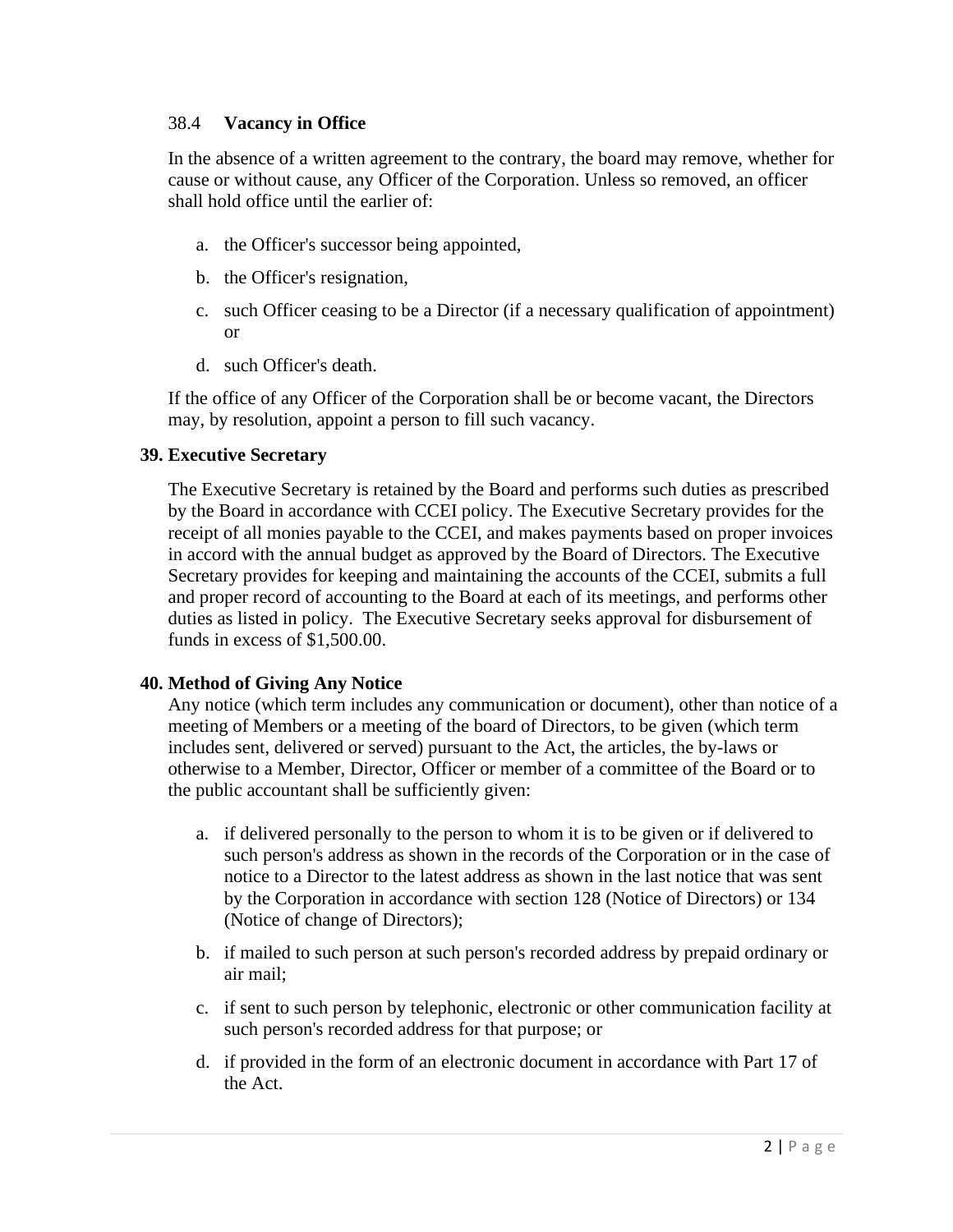A notice so delivered shall be deemed to have been given when it is delivered personally or to the recorded address as aforesaid; a notice so mailed shall be deemed to have been given when deposited in a post office or public letter box; and a notice so sent by any means of transmitted or recorded communication shall be deemed to have been given when dispatched or delivered to the appropriate communication company or agency or its representative for dispatch. The secretary may change or cause to be changed the recorded address of any member, Director, Officer, public accountant or member of a committee of the Board in accordance with any information believed by the secretary to be reliable. The declaration by the secretary that notice has been given pursuant to this by-law shall be sufficient and conclusive evidence of the giving of such notice. The signature of any Director or Officer of the Corporation to any notice or other document to be given by the Corporation may be written, stamped, type-written or printed or partly written, stamped, type-written or printed.

## **41. Official Language**

The official language of the CCEI is English.

## **42. Invalidity of any Provisions of this By-law**

The invalidity or unenforceability of any provision of this by-law shall not affect the validity or enforceability of the remaining provisions of this by-law.

## **43. Omissions and Errors**

The accidental omission to give any notice to any Member, Director, Officer, member of a committee of the Board or public accountant, or the non-receipt of any notice by any such person where the Corporation has provided notice in accordance with the by-laws or any error in any notice not affecting its substance shall not invalidate any action taken at any meeting to which the notice pertained or otherwise founded on such notice.

# **44. Mediation and Arbitration**

Disputes or controversies among Members, Directors, Officers, committee members, or volunteers of the Corporation are as much as possible to be resolved in accordance with mediation and/or arbitration as provided in the section on dispute resolution mechanism of this by-law.

#### **45. Dispute Resolution Mechanism**

In the event that a dispute or controversy among Members, Directors, Officers, committee members or volunteers of the Corporation arising out of or related to the articles or by-laws, or out of any aspect of the operations of the Corporation is not resolved in private meetings between the parties then without prejudice to or in any other way derogating from the rights of the Members, Directors, Officers, committee members, employees or volunteers of the Corporation as set out in the articles, by-laws or the Act, and as an alternative to such person instituting a law suit or legal action, such dispute or controversy shall be settled by a process of dispute resolution as follows:

a. The dispute or controversy shall first be submitted to a panel of mediators whereby the one party appoints one mediator, the other party (or if applicable the board of the Corporation) appoints one mediator, and the two mediators so